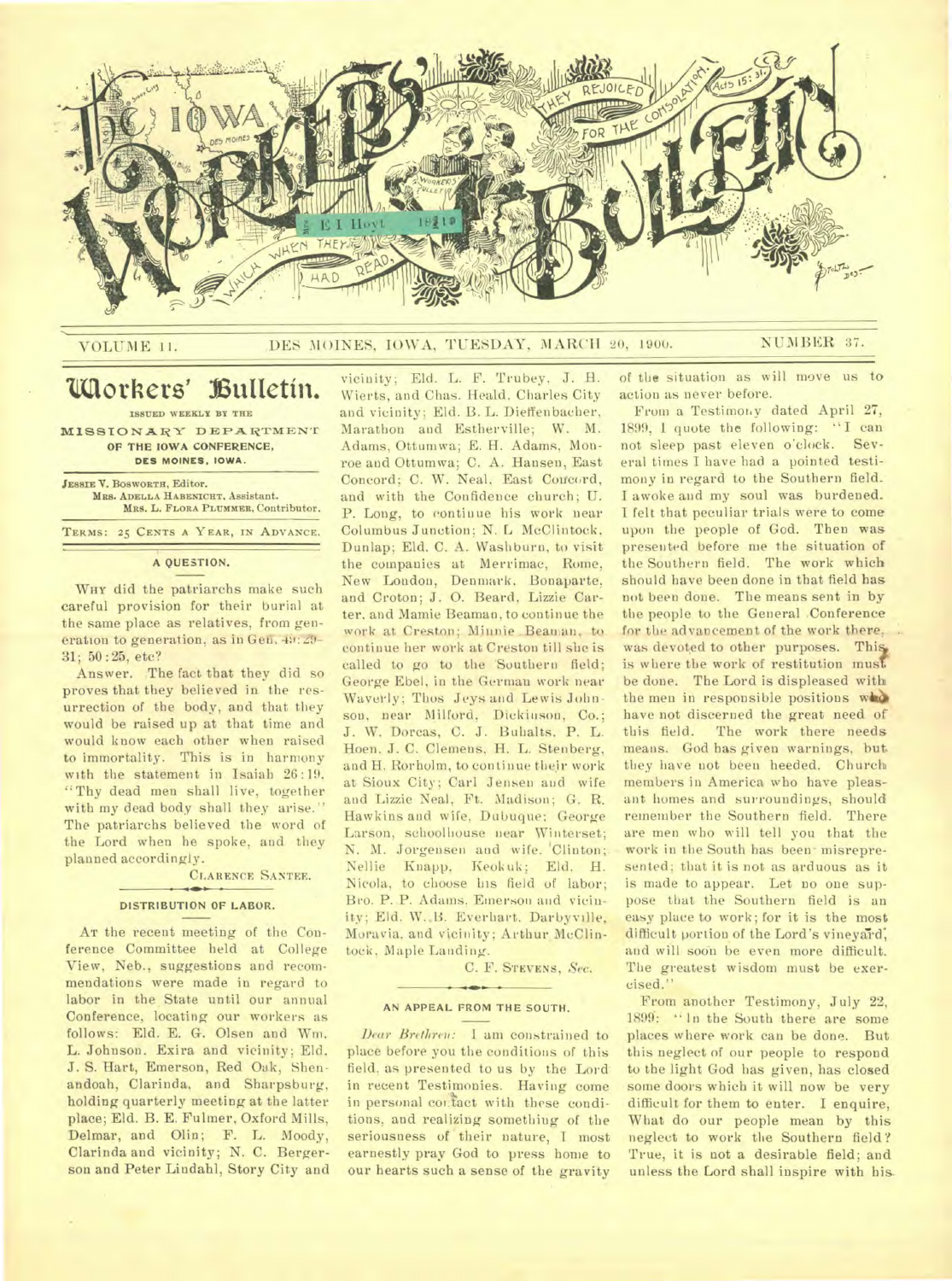love the hearts of his people, they will not succeed. When the children of Israel were encamped on the other side of Jordan, 'the Lord spake unto Moses saying, Send thou wen, that they may search the land of Canaan, which I give unto the children of Israel.' Read the history contained in the thirteenth and fourteenth chap-<br>ters of Numbers. When the evil ters of Numbers. report brought back by the spies was received, God was displeased, and declared his determination concerning his people. For forty years they were to wander in the wilderness. After he had said this, the people decided to go up; but the favorable time had passed. The news of their coming had been circulated. and their enemies were prepared to resist them; and Moses said, 'Go not up, for the Lord is not among you; that ye be not smitten before your enemies.' But they presumptuously went to the hilltop, to be defeated by their enemies. Thus it is now with some places in the South. The doors are closed; yet there are other places where prejudice has not been excited and work may be done. I write this to our people, that they may see that it is not knowledge that they need, but new hearts, cleansed from all selfishness and covet busness. Those who have had every facility and convenience have shown their neglect for fields which have had so little. In some parts of the Lord's vineyard nothing has been done. Money has been raised and appropriated, although not for personal advantage, yet in distinct disobedience to the Lord's requirements. Those parts of this great vineyard where the least has been done, were to be worked; but methods were used to divert the means for this purpose, into other channels. Through misrepresentation and misinterpretation, the Southern field has been robbed. That field has not received from the Lord's treasury its meat in due season. My brother, I will send you that which I have in regard to the Southern field. The plans and efforts that could have been made years ago will not now succeed in some places. It is best to move when the Lord sends word to move, and not study human minds, human methods, human plans, human conveniences. The Lord is wearied with the unbelief, selfishness, and covetousness of his people. This has stood in the way of the advancement of the work. The Lord is displeased with his people, because they

have worked at cross purposes with him. Money has been invested in various conveniences and facilities which the Lord has not directed. There is earnest work to be done. My heart is sick and sore distressed beyond measure. May the Lord awaken his people who are not yet half awake. My brother, walk humbly with God. I wish that the work could have been done in the Southern field which God designed should be done; but men have proved untrustworthy stewards. May the Lord give his people hearts of flesh and not hearts of steel, is my prayer."

These are but brief extracts from the Testimonies in regard to the work in the South, but they are sufficient to stir our very souls to action.  $\mathcal{R}_{\mathrm{c}}$ 

I will insert another statement: "There is no more fruitful field than the South." The Spirit of God pleads that this field be worked *now.* Canvassers, families who can farm, establish and maintain small schools, and medical missionary workers,—all who meet the standard as stated by the Spirit of the Lord ("Whoever works in the South needs to be sanctified in body, soul, and spirit''), can find a large field here. Men and women of good Christian experience, who have no other motive or object than to live and teach the love and truth of God, and who have had experience in life, will find opportunities to be very useful in this field. N. W. ALLEE.

*Graysville, Tenn.* 

# $\rightarrow$ **IMPORTANT WORK.**

OUR brethren and sisters everywhere learned with deep sorrow of the death of Sister Henry. It is probably already known to many of you that the carrying out the plans she had undertaken for reaching the women of the W. C. T. U. has devolved upon the International Religious Liberty Association. The magnitude of this task makes it imperative that we receive the hearty support of our people generally, in order that the work may be accomplished. The possibility of reaching such a large number of the best women of this country in a way that will appeal to them as strongly as will these last words of Sister Henry, should, it seems to us, cause us to put forth our best energies.

But not alone in this particular line is work needed. Never were the National Reform forces more active than now. Dr. Crafts has been laboring in

Baltimore for some time past, and has recently succeeded in having all places of business of all kinds closed on Sunday. The first Sunday or two that this regulation was enforced, gave the grand jury over six thousand cases to act upon: Our Association is cooperating with the church in Baltimore in distributing literature, holding meetings, etc. Already we have sent nearly a ton of literature to that city.

Five amendments to the Constitution will be brought before Congress at the present session by the National Reformers. Some of these have already been introduced.

Josiah Nash and Eld. R. S. Owen have been again arrested at Amory, Miss. These cases will come to trial this month, probably within a few days. It is expected the cases will be thrown out of court, as they are arrested on the same charge for which they were previously tried and acquitted.

The work of placing literature in the hands of the legislators of the several States, and judges and lawyers in the South and in Canada, must be carried forward.

In prosecuting these various lines of- work, the Association earnestly invites your co-operation.

I. R. L. ASSOCIATION, *750 Monon Bldg., Chicago, 711.* 

#### A LETTER FROM IOWA PIONEERS.

WE carefully read every word in the BULLETIN, hoping to see the names of some of those who Joved the truth thirty and forty years ago. God in love sent the truth to me in Vinton, Iowa. in 1860, through the labors of Elds. Cornell and Snook. I can never forget Bro. Cornell's parting advice to us. He said, "It matters not what Bro. Snook or I may do. or what may be our future course, these truths we have set before you, if practiced in your lives, will fit you for the coming of the Lord." My wife formerly lived at Waukon, Iowa. known as P. R. Heligas. We praise God for the keeping power of his Holy Spirit. We have a very interesting company of commandment keepers here, and enjoy much of the blessing of God as we draw near to him. Many thanks to the kind friend who so generously sent us the BULLETIN. May God bless him. The paper, laden with such good instruction, has been a source of comfort to us. W. F. CROUSE.

*Moline, Kansas.*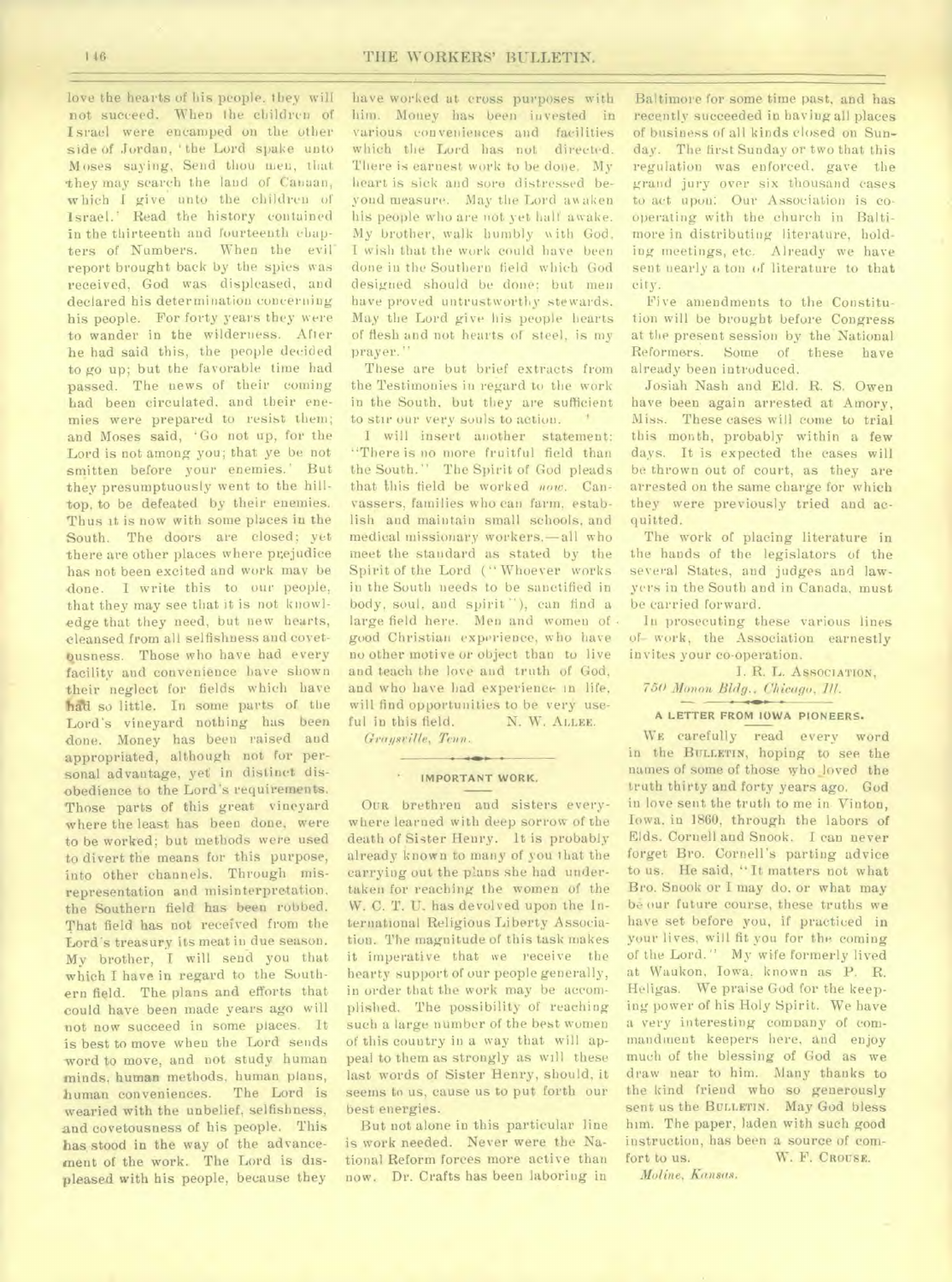# FIELD **REPORTS.**

### **PILOT MOUND.**

**THINKING** you would be pleased to know something about our Christian Help Band, I am prompted to write you some of the particulars in regard to its organization and work. One of our sisters last fall, after reading an article in regard to the great need of money to carry on the work in the foreign fields, was so burdened to aid financially in its support, that she enthused others to lend a helping hand. Qur band was organized in November, and a day each week has been devoted to sewing, etc. We have also taken in some sewing to do, for which we received moderate prices. We have a quilt on hand for which we have been offered \$6.00, and also have received \$5.35 in cash. Sister Callie Charlton gave us valuable assistance while here. Bro. Cartwright's family have moved away, thus diminishing our numbers, but not our interest. May we ever be so doing as to have the presence of God with us. Our prayer is that he will be with those who have lately gone from us.

**MRS. UNA CARTWRIOHT.** 

## THE BOOK WORK.

#### FROM A FORMER IOWA CANVASSER.

*Dear. Workers in Iowa: It* is with pleasure that I address you. I am well, and happy in the service of my Master. I am at Jamestown. North Dakota, attending our yearly canvassers' school. There are in attendance thirty-four students. Thirteen of these are experienced canvassers. This has been the best school that I have ever attended. I never saw love and unity so manifest as at this school. To the Lord we give all the praise. Eld. Nettleton, from Minnesota, is our Bible teacher. Our book studies are in "Prophecies of Jesus" and "Coming King," and I have charge of two of the classes.

We have been seeking for the outpouring of the Holy Ghost, and a number have received it and are rejoicing in its blessing. We long for the whole school to receive it. The subjects studied in our Bible lessons have been: The Word, Prophecies Concerning the First and Second Advent of Christ, The Set Time, The Twentythree Hundred Days, Cleansing of the Sanctuary, The Two Laws, The

Two Covenants, and Righteousness by Faith. The work is onward here, and we are of the best of courage.

I like to canvass here as well as in Iowa; for I find people just as hungry for the truth. The winter here has been short and not very cold. Dear brethren and sisters of Iowa, be of good courage; rejoice much in the Lord, and push forward in the good work, and God will bless you.

Your brother in Christ,

*March* 7. H. G. **MILLER.** 

**SINCE** our last notation of contributions received,' the following have kindly remembered the needs of our canvassers: Cash donations, D. Andre, \$3.00; Sharps church, \$1.49; Russell church, \$1.25; Soren Sorenson, \$1.00. There was also received a sack of beans from Bro. Bert Rhoads, of Sutherland; a box of provisions from the Sharpsburg church; and a sack of dried apples from Sister Wm. Taylor, of Mt. Pleasant.

**HENRY BAETKE** and Carl Bauer, from Union College, and Arthur Rhoads, of Charles City, came last week to attend the canvassers' school during the remainder of the term.

# THE SABBATH-SCHOOL.

### **CONDUCTED BY AIRb. JESSIE L. ADAMS.**

### **VISIT TO THE OAKWOOD FARM.—NO. 3.**

*Dear Children:* I am so glad to see you all again. I was not sure that Jessie would let you come back again. You know she has considerable to say about this. But I wrote and asked her, and she seems willing to grant you nearly everything. There doesn't seem to be one bit of color line about her; for she is willing to have all of you visit us. No other white children ever come here; but here you are, and best of all, not one is late. I am so glad of this; for you know last week several were late. Yes, I know you said, "From this on we will cultivate the habit of always being on time." I do hope every one of you will stick to this resolution.

Come, let us go. This is where Bro. Nicola lives. It is the old schoolroom, 20 ft. by 32 ft., partitioned off into four rooms. They are quite cosy. Now let us pass out into the campus, to the new building. You see there are no superfluities anywhere about it. What do we mean by that word

superfluities ? Ask ma; she will tell you. Everything about the building is plain, yet neat and tidy. You see here among these large oaks the trees we have set out. There are forty hard maples and about forty red cedars. We have lately cut down six of these large oaks, for fear they might blow down on some of the buildings; and many others will soon be cut down. Now come into the basement. We have a nice one, high and well lighted. That is what we call an iron jacket around a large stove that heats the schoolroom and recitation rooms above. Let us go upstairs. Here is a little hall in which are the stairs and a place to bang hats. Here is the schoolroom. 30 ft. by 35 ft., 12 ft. high. The ceiling is painted light blue, and the walls are plastered. I will calcimine them cream color, and stain the wainscoating oak with the rail on top of walnut. Two recitation rooms, 15 ft. by 18 ft., are finished the same, also this room seven feet from the grcund. Looking out of this window one has a plain view of the city of Huntsville, Montisano mountain, and the surrounding country. Look out of this window., children, to the north-east. This little town, *lying*  in a half circle around the brow of a high hill, is the State Normal Industrial school, with its four hundred colored students. Pretty view, is n't it? Oh, I assure you, the Lord bad something to do in the selection of this farm. The upstairs is done off into rooms 9 ft. by 12 ft., and will accommodate just forty students. We can now accommodate sixty-five students, and this is all we shall take and try to support on the farm.

I am glad you can attend the Students' Improvement Society to night. I want you to see what we can do along the line of literary exercises. Following is the program: Bible lesson by Bro. Nicola; singing by all; prayer by Bela Brandon; reading, Mother is Growing Old, Lena King; Biography of Mrs. S. M. I. Henry, Etta Littlejohn; Travels in the Desert, Joe Moon; essay, Do Not Murmur, Sadie Hart; A Letter of Travel. Grace Moon; recitation, Over the Hills to the Poorhouse; news items, Herbert Turner. A good program, and all who took part did well.

I hope you have enjoyed the day and evening, so that you will come again. Believe me when I say that I have certainly enjoyed showing you around. May the Lord bless and keep you all in the love of the truth. Remember us kindly to your parents.

S. M. JACOBS.